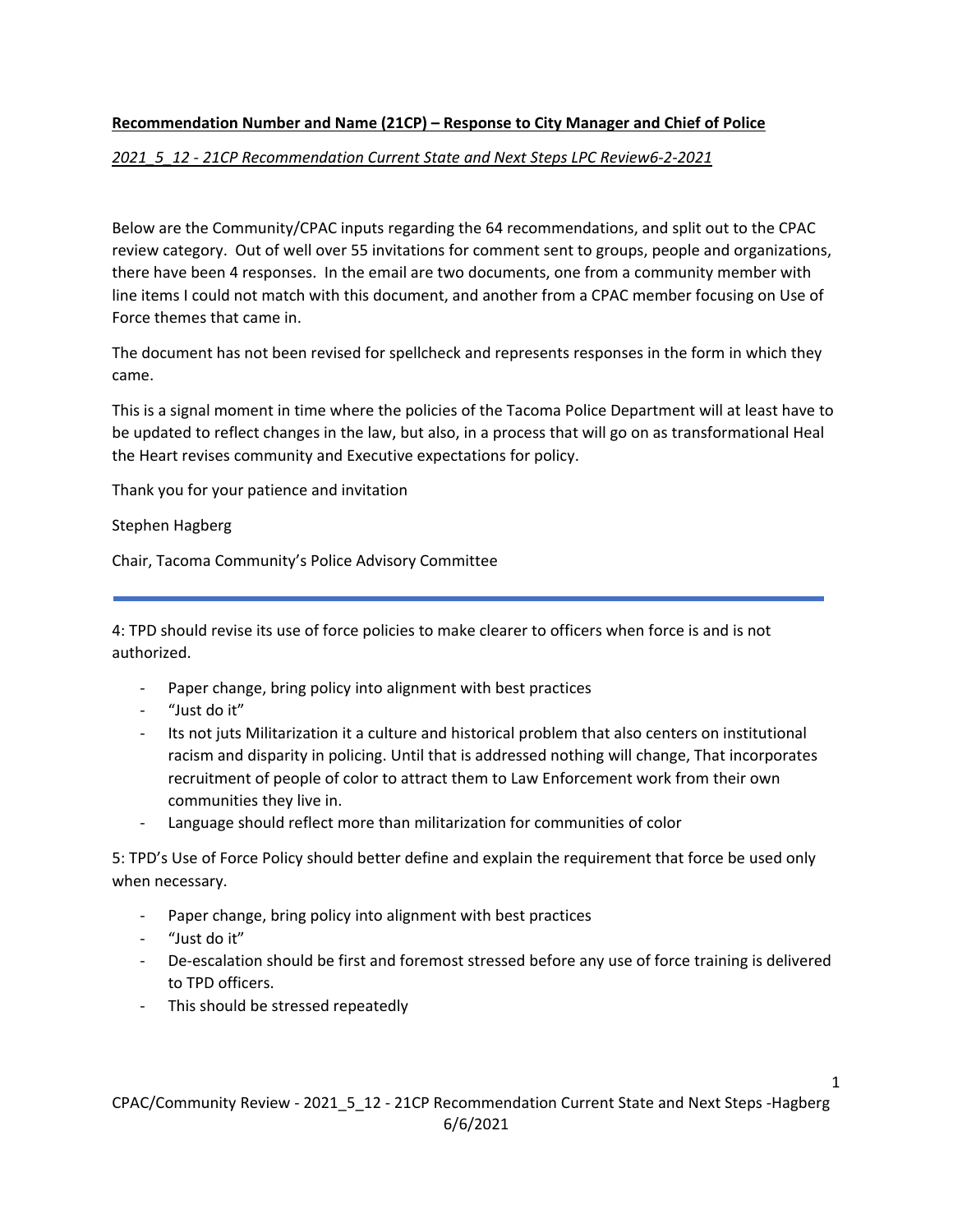6: TPD should revise and expand its treatment of deescalation in its Use of Force Policy.

- Paper change, bring policy into alignment with best practices
- ‐ "Just do it"
- ‐ The history of the second phase pf policing must and have a complete history of the second phase of policing in this country "slave patrols" Without this and continued to ignore this historical factor, will only continue to get the same results.
- ‐ Yes. Much more exhaustive and extensive list of de‐escalation strategies and highlighting that use of force is a last resort only when a threat of imminent

7: Consistent with the concepts of de-escalation and necessity, TPD should consider expressly requiring that officers exhaust all other means reasonably available to them under the circumstances before using deadly force.

- Paper change, bring policy into alignment with best practices
- ‐ "Just do it"
- ‐ Reasonably available is key

8: TPD policy should require that officers provide verbal warnings to subjects before using any type of force when feasible under the circumstances.

- Paper change, bring policy into alignment with best practices
- ‐ "Just do it"
- ‐ When feasible is key
- Will be there a script with examples and non-examples of verbal warnings?

9: TPD policy should expressly address the concept of proportionality and specifically indicate that all force must be proportional to the nature of the threat that a subject poses under the circumstances.

- ‐ Proportional is problematic.
- ‐ Use of the least amount of lawful force to accomplish the lawful objective might be better
- ‐ And that even if use of force is available at that level, it doesn't HAVE to be used. The current UOF policy

10: TPD should substantially revise its treatment of the core concept of "objective reasonableness."

- ‐ Agreed, but revise to what.
- ‐ A discussion/listening session might be informative

11: TPD policy should explain that force may be used only to help serve a lawful purpose.

- ‐ Paper change, bring policy into alignment with best practices
- ‐ "Just do it"
- ‐ Should acknowledge the impact an aversive intervention may have on an individual, that "flight or fight" will be triggered. Acknowledging and preparing may help decrease the likelihood that officers will respond with emotion.

CPAC/Community Review - 2021 5 12 - 21CP Recommendation Current State and Next Steps -Hagberg 6/6/2021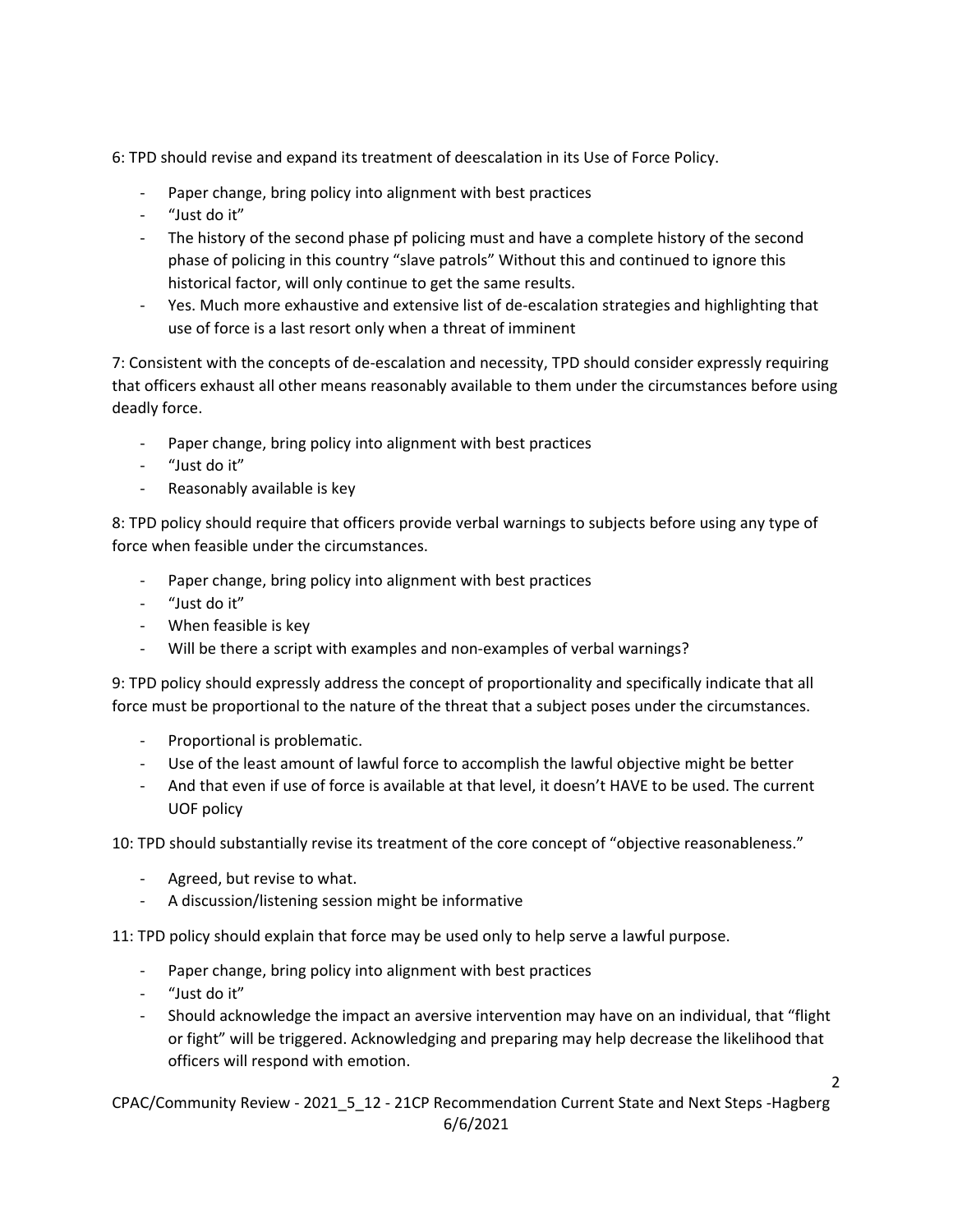12: TPD policy should specifically prohibit various problematic types of force: See Report for list

‐ At a minimum, the list of Police Tactics law changes 2021 session. Other cited UoF evaluated independently

13: TPD should consider having policies, or at least policy sections, that specifically and separately address any and all less‐lethal instruments or techniques that it authorizes.

- Paper change, bring policy into alignment with best practices
- ‐ "Just do it"

14: TPD's Use of Force Policy should include much more specific guidance to officers on the use of Tasers (CEWs).

- Paper change, bring policy into alignment with best practices
- ‐ "Just do it"

15: TPD's policies, procedures, and training should expressly require a medical‐based response when officers encounter individuals believed to be experiencing "excited delerium."

- Paper change, bring policy into alignment with best practices
- ‐ "Just do it"
- ‐ Best to speak specifically about any encounter with an altered state of mind or ability regardless of suspected cause
- ‐ This is only used by Police Agencies to justify the death of 'Black Males" in custody. This is a disease, but police have used it to justify their behavior toward African American Males reference Manny Ellis and others.
- ‐ Should expand this to other mental‐health related concerns/calls.

16: TPD's general use of force policy and its specific firearms policy should better address issues involving exhibiting and pointing firearms.

- ‐ For discussion. 2021 session law expands the state use of force database to include pointing a weapon as reportable.
- ‐ I don't know what best practices there are out there. There is a balance to be achieved; I just don't know where

17: TPD's Use of Force policy should include provisions that better ensure the safety of other officers and bystanders when officers use firearms.

- ‐ Paper change, bring policy into alignment with best practices
- ‐ "Just do it"
- ‐ Can't recall too many blue on blue or blue on green hits. Not a bad idea to reinforce safe use/safe backstop when feasible
- ‐ Address that bystanders and others may record, they are legally allowed to, etc.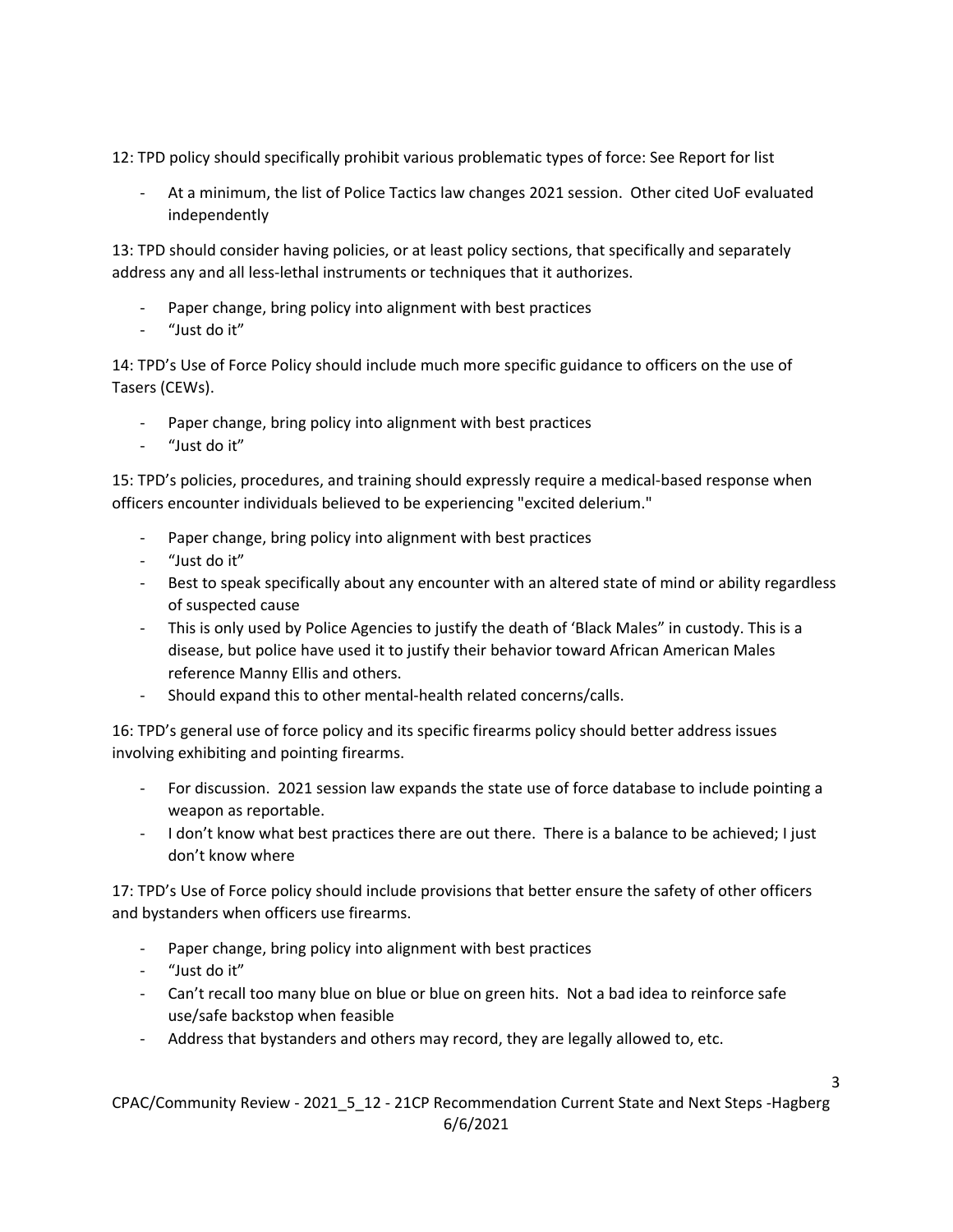18: TPD policy should eliminate reference to certain "enforcement electives" as "use of force" responses or tools, including "search techniques, "opposite sex searches," "frisk techniques," and "transport controls" – all of which refer to various enforcement‐related concepts that are separate, and distinct, from use of force considerations.

‐ Agreed. Use of Force is being defined in far more detail. Could be listed as other procedures related to detained and arrested persons.

19: TPD should more concretely articulate a requirement that officers must render and/or request medical assistance when necessary after force is used.

‐ TPD is doing a good job with this to the best of my knowledge; generally proactive. Practically a repeat of the 'excited delerium' item above. Item 15

20: TPD policy should impose a duty on officers to intervene when they observe other officers running a reasonable risk of violating the Department's use of force policy .

- ‐ No question
- Also a law coming out of Legislature this session. State policy in line with the law
- ‐ This intervention looks like?

21: TPD policy should ensure that officers report potential misconduct related to force to Internal Affairs and/or a supervisor.

- ‐ A corollary to item 20
- ‐ Consequences if not reported?

22: TPD policy should require that officers report any and all uses of force by providing a detailed use of force narrative and key data. Officers on the scene or responding to incidents where force is used, but who do not themselves use force, should file a force report regarding the incident in all instances.

- Will be law in July. Only question is if use of force reports need to exceed the scope of the law as written. Keeping in mind Item 18 where UoF is more narrowly defined.
- ‐ Body Cam Footage and any officer on scene should provide body cam footage as well

23: TPD policy should better outline what officers must describe and articulate in narratives regarding the use of force.

- Paper change, bring policy into alignment with best practices
- ‐ "Just do it"
- ‐ Template that addresses all components of this? Different incident report than typical ones.

24: TPD should review and/or investigate all uses of force, regardless of type or severity. Specific procedures and guidelines should be articulated for the conduct of post-force investigation and review.

CPAC/Community Review - 2021 5 12 - 21CP Recommendation Current State and Next Steps -Hagberg 6/6/2021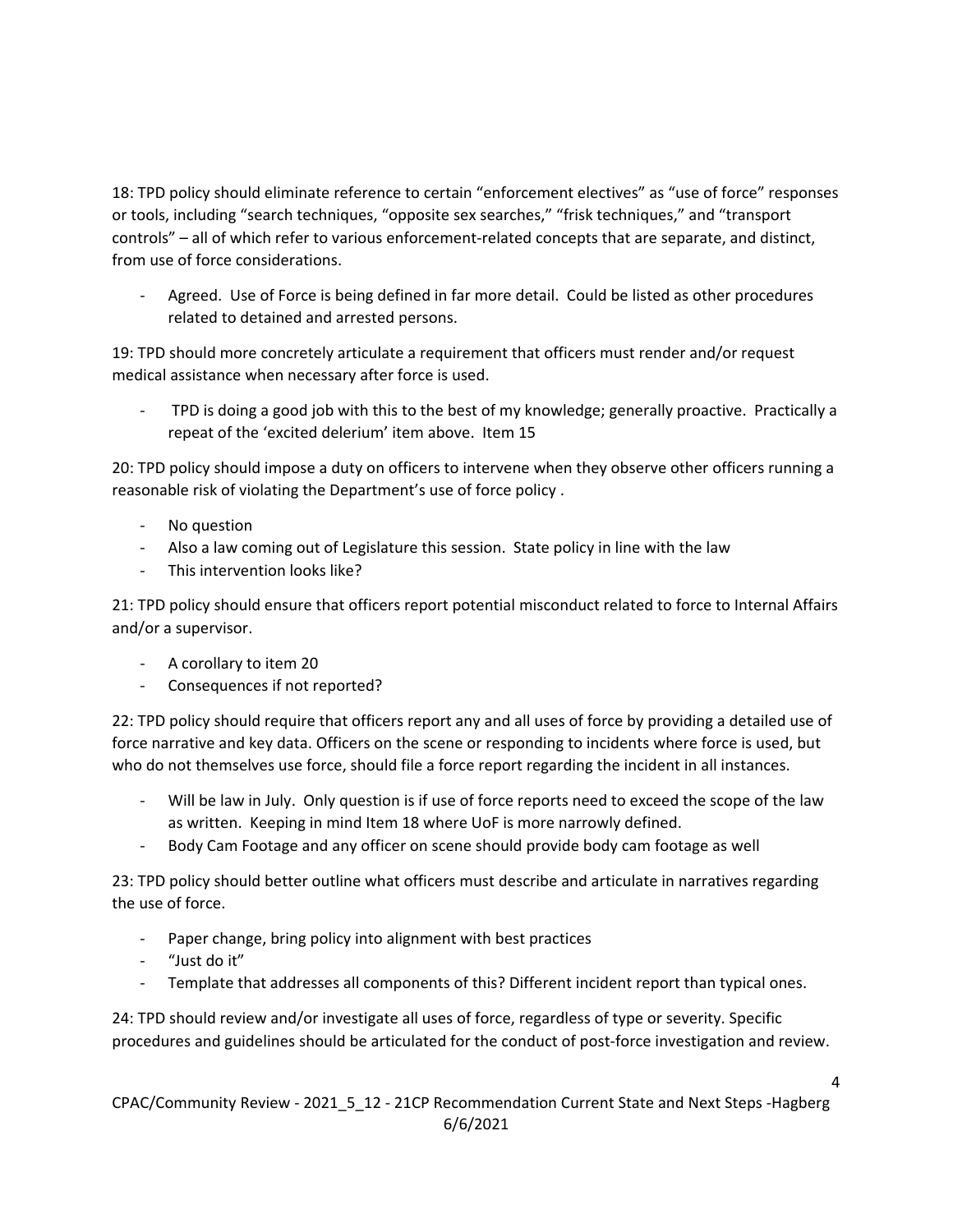- ‐ Paper change, bring policy into alignment with best practices
- ‐ "Just do it"
- ‐ A decision will have to be made as to whether TPD will publish its own statistics or refer inquiries to the State UoF database. Or maintain a separate query in Results253

25: TPD should ensure that its annual use of force training is sufficient in quantity and scope to allow a focus on use of force decision‐making and deescalation strategies.

- ‐ Agreed. Emphasis on Continuous Improvement and passing on best practices learned over the previous year.
- ‐ I would start out with training in de‐escalation first as priority before any level of use of force can be used
- ‐ Interactive, changing each year, up‐to‐date scenarios

26: To the extent that regular, dynamic use of force skills and decision-making training requires additional resources or training personnel, the City and TPD should consider prioritizing this type of professional development.

- Paper change, bring policy into alignment with best practices
- ‐ "Just do it"

27: TPD should require that officers obtain supervisor approval immediately after initiating a pursuit .

- ‐ Already in practice, probably rewording in the policy document.
- ‐
- ‐ Also, it would not hurt to put statistics out on pursuits terminated and those not started in cases where a pursuit is normal. And statistics on % of resolutions that happen after the pursuit is not done. (Catch the bad guy after)
- ‐ There should be clear guidelines established about pursuit. Ideally there should be no pursuit and if so under what specific policy will that occur?
- ‐ BWC mentioned in this policy?

28: TPD policy should expressly provide that no officer or supervisor will be disciplined for failing to initiate a pursuit or for terminating a pursuit.

- ‐ Paper change, bring policy into alignment with best practices
- ‐ "Just do it"
- ‐ Not sure that's been a problem, but sure.
- If there are clear policies defining such this would not happen Pursuits should be defined under what circumstances and when there is a clear and or present danger to civilians pursuit must end and other tools should be implemented

29: TPD should clarify that its policies relating to bias and discrimination, including prohibited conduct, apply with equal force while working on-duty during a City shift, during secondary employment, and while off-duty.

Paper change, bring policy into alignment with best practices

CPAC/Community Review - 2021 5 12 - 21CP Recommendation Current State and Next Steps -Hagberg 6/6/2021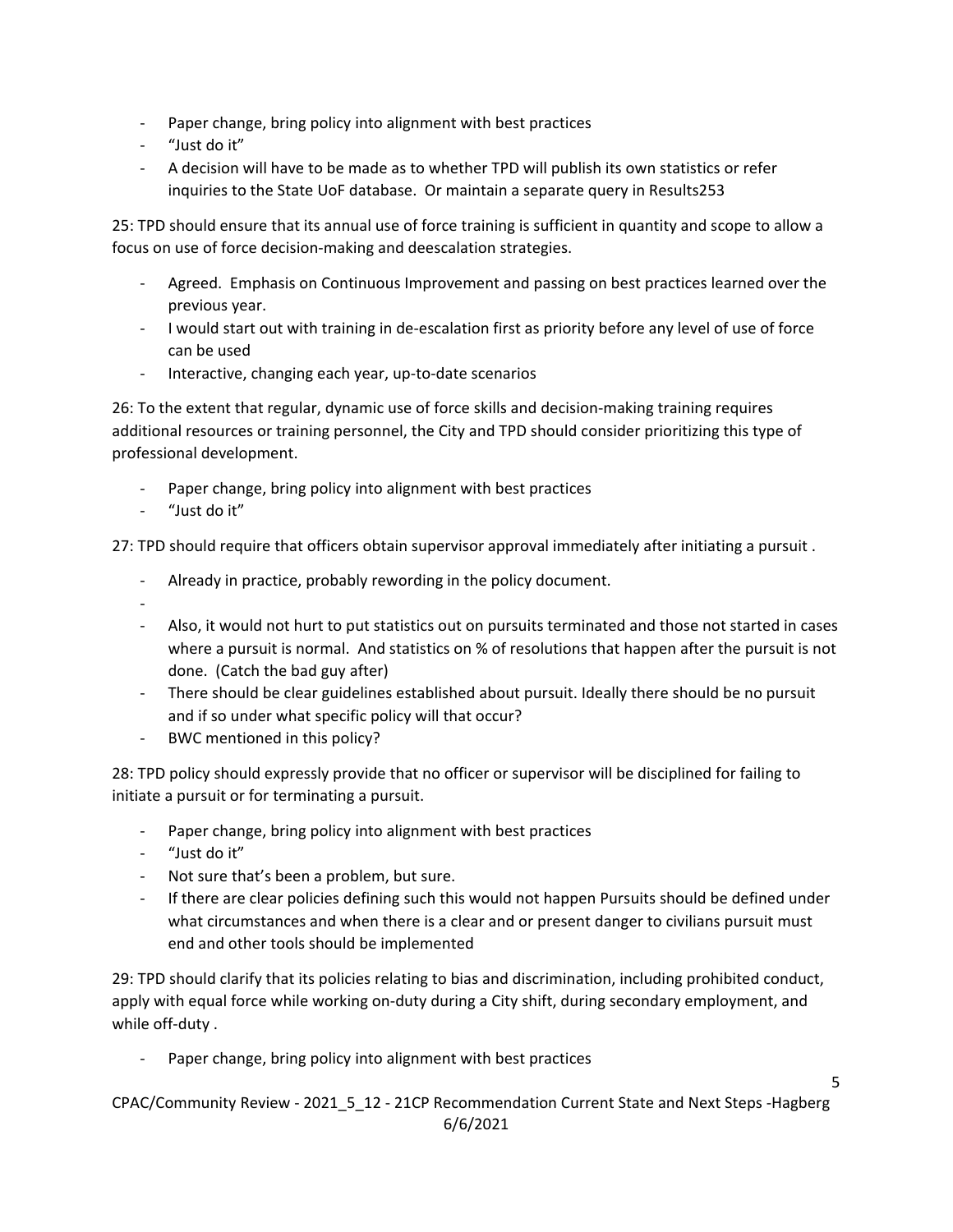- ‐ "Just do it"
- ‐ With a separate social media policy that respects free speech.
- ‐ No TPD officer should be reacting to an individual right to free speech. No TPD officer should be allowed to post Racist remarks on social media in uniform or off duty . Police officers have a duty to carry their role 24 7. If they cannot then they should re-assess their profession.
- ‐ Training should be implemented by non TPD staff

32: TPD should substantially revise and expand its current policy manual to address, in detail, the conduct of stops, searches, and arrests.

- ‐ No harm. Recommend that it's not so detailed as to compromise TTPs crucial to policing on the street.
- ‐ Agreed strongly suggest TPD not only revise but strengthen their training how to conduct themselves when stopping BIPOC. Why are black men and people of color disproportionally stopped more than white nation wide? Its about clear policies and behavior that is less controlling, intimidating. DWB is real.
- ‐ CPAC should review this policy as well.
- ‐ Ensure BWC is in here.

33: TPD should provide detailed training on nonvoluntary encounters between police and members of the public – including stops, searches, and arrests.

- ‐ CPAC may want to review this. Best practices would be a source, but this is fairly high level. A detailed policy in the document but the Training department for the specifics. A separate high level procedure document may be necessary to avoid cluttering policy document with extraneous info.
- ‐
- ‐ What to expect if you are detained/arrested/stopped… Wouldn't hurt and well within best practices.

‐

‐

Must be clearly defined these stops always consistently result in use of force for minor offneses and TPD needs to learn respectful behavior when confronting and or stopping BIPOC especially black males"

34: TPD officers should be required to document and provide information about all non‐voluntary interactions. To enhance officer safety, expand the quality of supervision, and to provide meaningful opportunities for the department to understand its overall performance, TPD policy should articulate clear requirements for supervisory review and aggregate analysis of overall trends regarding stops, searches, and arrests.

No problem with the concept. Appears to be a local database which would have elements included in the mandated State database. This goes way down into detail. Not bad, sure, metrics and publishing statistics.

CPAC/Community Review - 2021 5 12 - 21CP Recommendation Current State and Next Steps - Hagberg 6/6/2021